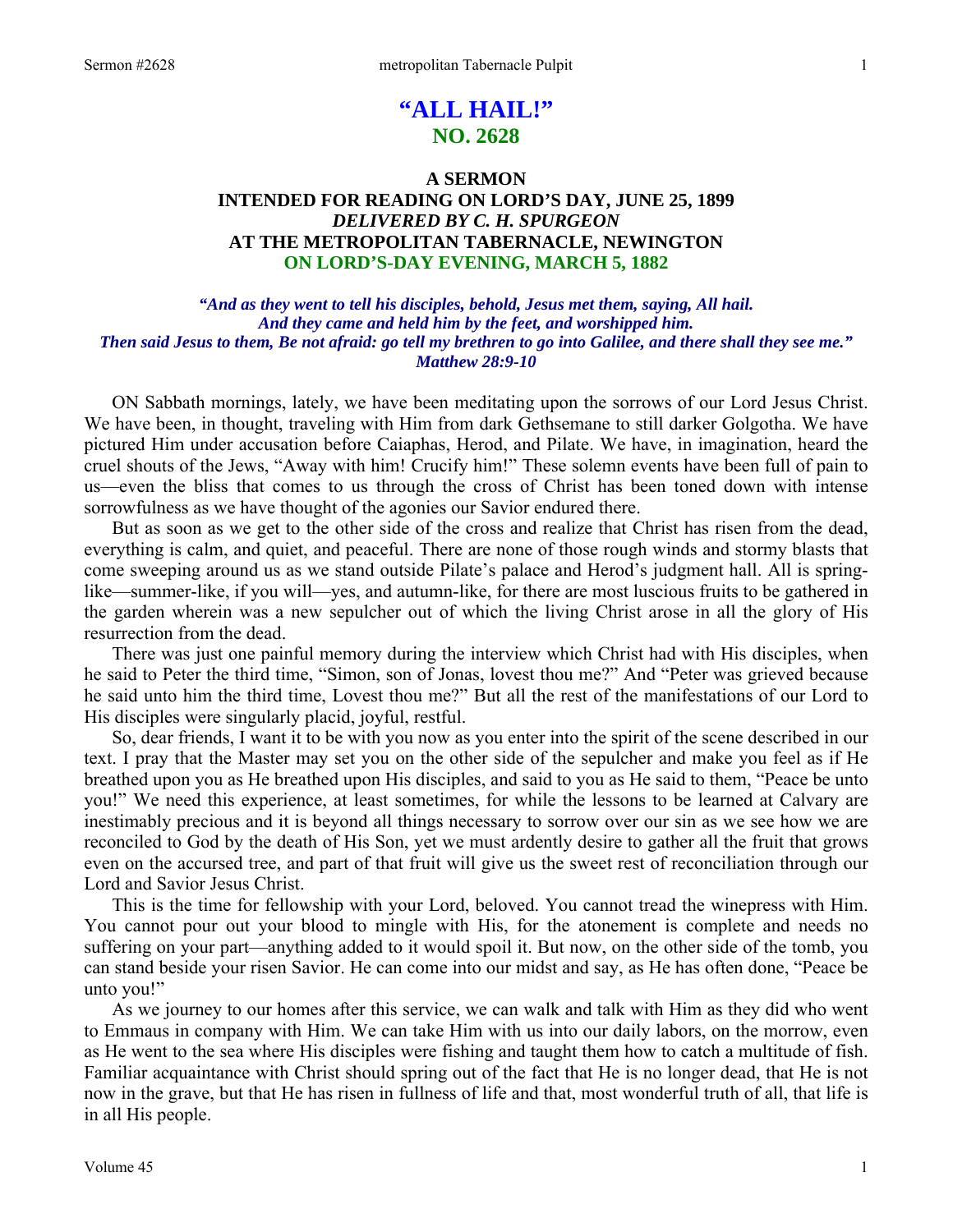**I.** Our meditation upon this text will, I trust, help us to enjoy fellowship with Christ. Read the beginning of it and learn from it this first lesson. THE LORD JESUS OFTEN MEETS WITH HIS PEOPLE IN THE WAY OF HOLY SERVICE. "As they went to tell his disciples, behold, Jesus met them."

 My brother said, just now in prayer, that we do not expect to actually meet Jesus in flesh and blood, but we know that there is a great blessedness in store for those who have not seen Him with their mortal eyes, and yet have believed in Him. And we do expect to meet Him, after a spiritual fashion, so that faith can recognize Him. Nay, more, we know that He is here in His real though invisible presence. We may expect this blessed experience when we are in the way of holy service. I grant you that our Lord Jesus comes to us at other times as well.

> *"Sometimes a light surprises The Christian while he sings— It is the Lord who rises With healing in His wings."*

 Ay, and sometimes the light of the Sun of righteousness surprises the Christian when he cannot sing. "Or ever I was aware," says the sweet singer of the blessed Canticle—"Or ever I was aware, my soul made me like the chariots of Amminadib," for the presence of Christ may be suddenly manifested to His people and they may be as though they were caught away altogether from earthly scenes, and were with Christ in the heavenly places.

 We have known this to happen, sometimes, in the lonely night watches. And we have said with David, "When I awake, I am still with thee," even in the darkness of the night. We have known it to happen in the very midst of the hurry and worry of business. All of a sudden everything has been calm and quiet. We could not make it out—it seemed like a Sabbath in the middle of the week—a very oasis in the wilderness.

 The Lord Jesus Christ has come to some of us when we have been amidst the busy throng in Cheapside. In fact, there is nothing but sin that can keep Him away from us, since He is not dependent upon the ordinary rules that regulate the movement of earthly bodies. He was not so on earth after He had risen from the dead, for though I doubt not that He often came and went just as others did, yet, at other times, He came like an apparition, "the doors being shut," and He could be here and there at His own sweet will, passing from place to place, holding the eyes of those to whom He was nearest, or opening their eyes just when He pleased to do so.

 And that is how He acts toward us now. Do not some of you remember when Christ first appeared to you? Ah! it is years ago with some of us, but we mind the place, the spot of ground where Jesus first manifested Himself to us. The joy of marriage—the joy of harvest—these were as nothing compared with the joy that came to us from the vision of His face. Many days have passed since then and we have had fresh visitations from Him. He has come to us, and come again, and yet again. He has not been strange to us and now, some of us can say that we are not strangers to Him, for He is our dear familiar Friend. Yet are there times, even with those who dwell with Him, when the light is clearer, and the voice is nearer, and the sense of His presence is more delightful than usual.

 These times, I say, come by Christ's own appointment whenever He pleases, yet I again remind you of the lesson we learn from our text, which is, that we may expect these visits from Christ when we are going about His business. These devoted women had been to the sepulcher and had there seen "the angel of the Lord," who had bidden them go quickly, and tell His disciples that He was risen from the dead, and would meet them in Galilee. So they hastened with all their might to tell the cheering tidings to the sorrowing followers of Jesus, "and as they went to tell his disciples, behold, Jesus met them."

 It is better to be actively working for Christ than to sit still, and read, and study, and hope to enjoy His company. There must be alternations between the contemplative and the active life of a Christian. Sometimes, it is best to sit quietly with Mary and leave Martha and the dishes alone. But at another time,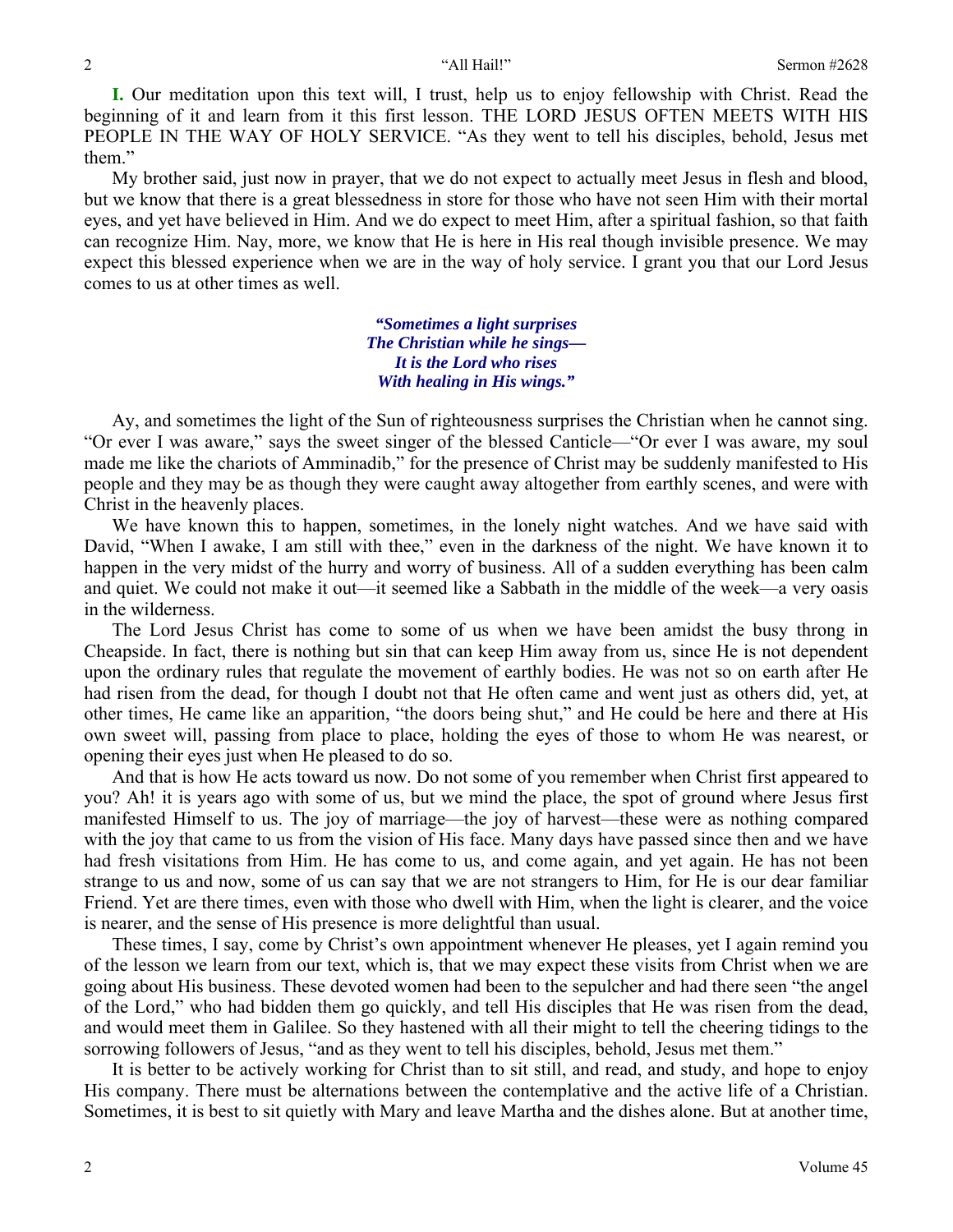it is better to bestir yourself and to run hither and thither with all the diligence of a Martha, for then Jesus will be most likely to meet with you.

 I notice—and I think that my observation is correct—that my brethren and sisters who do most for Christ, know most about Him, and have most fellowship with Him. The Sunday school teacher, diligent in his class and weary, perhaps, now that the Sabbath is well-nigh spent, yet rejoicing that he has set forth Christ before his class, is the one to whom the Lord will come and manifest Himself. The man who has been in the street preaching, or going from door to door trying to speak for Christ by a tract or by his own voice, and all of you, indeed, who have done anything for your Lord and Master, are the most likely persons for Him to meet with at this time.

 I have known some who have been for years members of churches, but who have never done anything for the Savior. They are the kind of people who do not get on with my ministry long—they say that they are not able to feed upon it. They are generally wanderers who go about from one place to another looking for new light, and they never get to be very happy or very useful. Nor do they often have much communion with Christ. No, our Lord is very choice in His company and He does not frequent the house of the sluggard.

 But wherever there is one who spends and is spent for Jesus, there we may expect that Jesus will be. If we heartily serve Him, the state of mind into which we shall be brought will be congenial to His own—fellowship will be likely between the laboring Savior and His laboring servant. Follow the example of Him who went about doing good and you will thus be in sympathy with Him, and you will find that He will come and walk with you because you two are agreed.

 That is certainly one reason why Christ comes to those who are busy about His errands, because He is in agreement with them and they are therefore traveling on the right road to meet with Him. "If any man will not work, neither shall he eat," is a rule that Christ observes. And those who will not work for Him get but scant morsels from Him. Few of the bits my brother spoke of, that are dipped in the dish with Christ, come to those who never lift a hand to do Him any service.

 But if He brings us into loving obedience, into joyful alacrity and sacred earnestness in doing His will, then it is that He will in all probability meet with us by the way and manifest Himself to us. Sit you down, then, you who have come to the end of another day of holy service, and pray, "Jesus, Master, come and meet us now." Oh, that you might feel as though He stood behind you and looked over your shoulder—as if the shadow of the Christ fell upon you and you felt even now His pierced hand touching you—and that prostrate at His feet your spirit might lie, holding Him by the feet and worshipping Him!

 I do not feel as if I need to preach upon this subject. I want only to set you longing for larger and deeper communion with Christ and aspiring after it, especially you to whom this Sabbath has been a day of service, from which service, perhaps, you have not as yet seen any good come. You have come from the field weary—not weary of it, though weary in it—for you are still ready to serve your Lord. Now I want you to feel that Christ is here and that He comes to commune with you.

**II.** So we advance a step to our second remark. WHEN JESUS MEETS US, HE ALWAYS HAS A GOOD WORD FOR US. "Jesus met them, saying, All hail."

 That is, first, *a word of salutation*, as if He had said, "Welcome, friends! Glad to see you, friends! All hail, My friends!" There is nothing cold and formal about that word—it seems full of the warmth of brotherly kindness and affectionate condescension. "All hail!" says our Lord to the women. "You are glad to see Me, and I am glad to see you. 'All hail!'" How much more sweet that sounds than that bitter sarcasm of the soldiers, "Hail, King of the Jews!" And yet it seems almost like an echo of it, as though Christ caught up the cruel word, crushed the bitterness out of it, and then gave it back to the holy women before Him full of delicious sweetness. "All hail!" says He. "All hail!"

 My dear Christian brother or sister, would you be glad to see the Savior if He could now be made visible to you? Yet you would not be so glad to see Him as He would be to see you. He is very dear to you, but He is not so dear to you as you are to Him. Out of two friends, the greater affection is always found in the one who has conferred the most favors upon the other. I will not dare to compare for a moment the love which exists between you and Christ, for what have you ever done for Him compared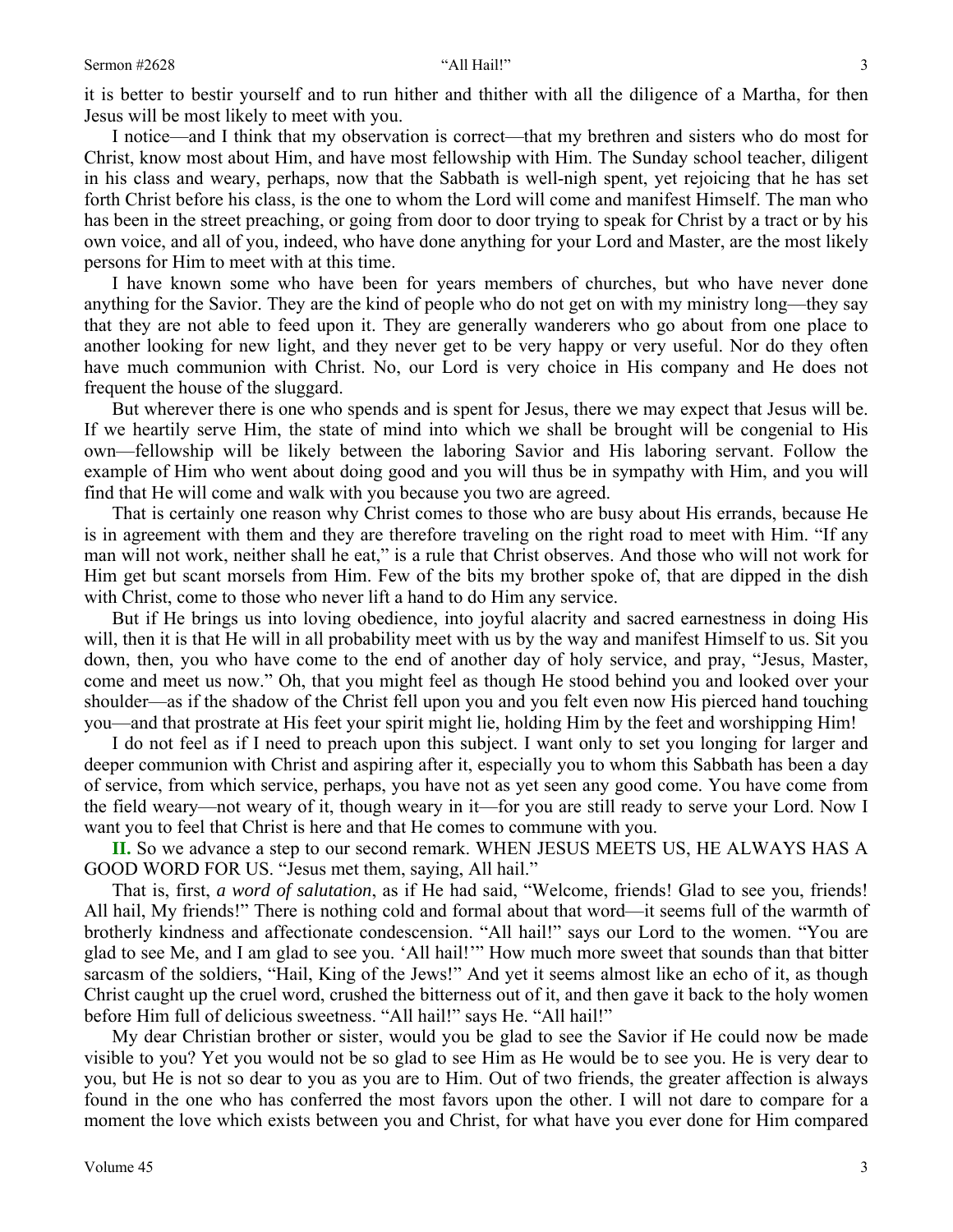with what He has done for you? He loves you more than you can ever love Him. Well, then, He says, "All hail! I am glad, My son—I am glad, My brother—I am glad, my friend, that you have come up to this place where My people meet. All hail! I welcome you."

 Besides being a word of salutation, it is *a word of benediction*. Our Lord, by this expression, seems to say, "All health be to you—everything that can do you good! I wish for you every good thing." He speaks it to you, believer. "May you have the haleness, the wholeness that makes holiness, and so may it be all well with you—all hale with you!"

 Then it is also *a word of congratulation*, for some render it, "Rejoice," and indeed, that is the meaning of the term—"Let us joy and rejoice together." Jesus gives to you, beloved, this watchword as He meets you—"Rejoice." The children in your class are not yet all converted, nevertheless, rejoice in Christ. All in the congregation, about whom some of us are concerned, are not saved, nevertheless, let us rejoice in Christ. You, yourself, cannot run as quickly on your Lord's errands as you wish you could, nevertheless, rejoice in Christ Jesus, though you can have no confidence in the flesh. It is a blessed thing when it becomes a sacred duty to be glad. What man to whom our Lord Jesus Christ says, "Rejoice," can have an excuse for misery? So, "All hail!" is a word of gratulation.

 And according to some versions, it may be read, "Peace be unto you!" That is *a word of pacification*—as though our Lord had said, "Ah! you women did not run away from Me, as the men did. But still, you were afraid and very timid, and though you were at the sepulcher, you went there trembling. You did not believe My Word, or you scarcely believed it—that I would rise from the dead, but I am not going to have any back reckonings with you. 'Peace be to you!'"

 Now, dear friends, have you heard your Lord and Savior say to you, "It is all forgiven—every omission and every commission, every slip and every fault—all the lukewarmness and all the coldness—it is all gone"? That is the meaning of the greeting, "All hail!" from the lips of Christ. "There is nothing between me and you, dear heart, but perfect peace and unbroken love. I rejoice to see you and I would have you rejoice, and rest, and be quiet, for I have come near unto you, to bless and cheer you."

 That is the second lesson I learn from the text. First, that, when we are running on our Master's errands, we may hope that He will meet us. And next, when He does meet us, we may expect that He will always have a good word for us.

**III.** Thirdly, WHEN JESUS MEETS US, IT BEHOOVES US TO GET AS NEAR TO HIM AS WE CAN. "And they came and held him by the feet."

 Note that they first stood still. They had been running quickly to carry the angel's message to the disciples, but at the sound of their Lord's voice they stopped, half out of breath, and they seemed to say by their looks, "It is indeed our blessed Master. It is the very same Lord whom we saw laid in the tomb, the Best-beloved of our soul."

 Then, next, they approached Him. They did not flee away backward at all, but they came right up to Him, "and held him by the feet." Now, dear friends, if Jesus is near you, come still closer to Him. If you feel that He is passing by, come near to Him by an act of your will. Be all alive and wide-awake—do not be half asleep in your pew, but say, "If He is here, I will get to Him. If He is anywhere about, I will speak with Him and beg Him to speak to me." If ever our heart was active, it ought to be active in the presence of Christ. And let us try to be all aglow with joy, for so were these women. They were delighted to behold their risen Lord, so they drew nearer to Him and all intent with earnest, burning, allconquering love, they came so close to Him that they could grasp Him, for they felt that they must adore Him.

 Now, beloved, let it be so with you and with me. Do not let us lose a single word that our Lord is ready to speak to us. If this is the time of His appearing to us, let Him not come and find us asleep. If He be knocking at the door, if He be saying to us, "Open to me, My sister, My love, My dove, My undefiled," let us not reply that we cannot leave the bed of sloth to let Him in—but now, if ever in our lives, let us breathe a mighty prayer, "Come, O You blessed One whose voice I know full well, and commune with me." If Jacob held the angel whom he did not know—if, as our hymn puts it, he said,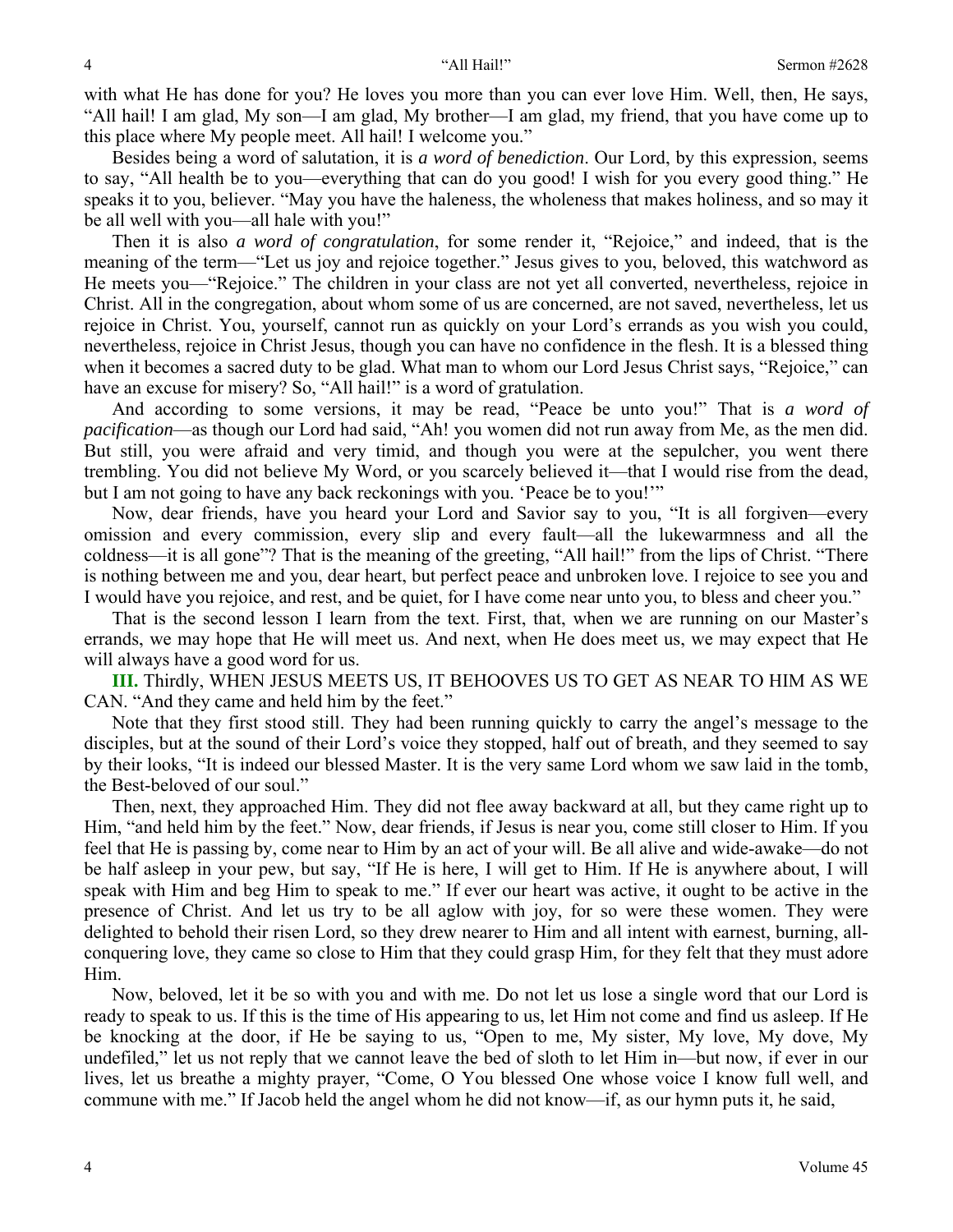*"Come, O Thou Traveler unknown, Whom still I hold, but cannot see! My company before is gone, And I am left alone with Thee"—* 

let us much more say,

# *"Come, O Thou Traveler well-known, Whom still I hold, but cannot see,*

"I must have your company. My spirit craves it, sighs for it, pines for it. I must have You. I will hold You. Leave me not, but reveal Yourself to me now."

That is the third lesson we may learn from our text.

**IV.** And the fourth I have almost touched upon. I could not help it. It is this, WHEN JESUS MEETS US, WE SHOULD RETAIN HIM AND WORSHIP HIM. "They came and held him by the feet, and worshipped him."

 When Mary Magdalene first sought to hold her Lord, Jesus said to her, "Touch me not; for I am not yet ascended to my Father." But now He permits what He had formerly forbidden—"They came and *held him by the feet*"—those blessed feet that the nails had held but three days before. He had risen from the grave and therefore a wondrous change had taken place in Him—but the wounds were there, still visible, and these women "held him by the feet."

 And beloved, whenever you get your Lord Jesus near to you, do not let Him go for any little trifle nay, nor even for a great thing, but say, with the spouse in the Canticles, "I found him whom my soul loveth: I held him, and would not let him go."

 The saints themselves will sometimes drive Christ away from those who love Him. Therefore the spouse said, "I charge you, O ye daughters of Jerusalem, by the roes, and by the hinds of the field, that ye stir not up, nor awake my love, till he please." Be jealous lest you lose Him, when you have realized the joy, the rich delight, of having Him in your soul! You feel, at such a time as that, as if you scarcely dared to breathe—and you are so particular about your conduct that you would not venture to put one foot before the other without consulting Him, lest even inadvertently you should cause Him grief. Bow thus at His feet. Be humble. Hold Him by the feet. Be bold, be affectionate. Grasp Him, for though He is your God, He is also your Brother, bone of your bone and flesh of your flesh.

 But take care that in it all, you worship Him—"They came and held him by the feet, *and worshipped him*." This is not the Socinians' christ—they cannot worship their savior, for he is but a mere man. This is our Christ, "the Son of the Highest," "very God of very God," "God over all, blessed forever." As we hold Him by the feet, we feel a holy awe stealing over us, for the place whereon we stand is holy ground when He is there.

 We hold Him, but still we reverently bow before Him and feel like John in Patmos when He wrote, "When I saw him, I fell at his feet as dead." Well spoke one of old, to whom it was said, "You cannot see Christ and live." "Then," replied the saint, "let me see Him and die." And we would say the same, for, whatever happens to us, we wish for a sight of Him.

 I have read of one who cried, under the overpowering weight of divine manifestations, "Hold, Lord! Hold! I am but an earthen vessel and if You do fill me fuller, I will perish." Had I been in his place, I think I would not have spoken quite as he did, but I would have said, "Go on, Lord, with the blessed manifestation of Yourself. Let the earthen vessel be broken if need be—it cannot possibly come to a better end than by being crushed and even annihilated by the majesty of Your glorious presence." At any rate, we will hold Him and worship Him—may the Lord help us to do so more and more!

**V.** The last remark I have to make is a practical one. It also comes out of our text. FROM SUCH A MEETING WITH CHRIST, WE SHOULD GO ON A FURTHER ERRAND FOR HIM. "Then said Jesus unto them, Be not afraid: go tell my brethren to go into Galilee; and there shall they see me."

 When we have such a meeting with Christ as these women had, let us go on some further errand for Him as soon as He permits us to do so. It is a very blessed thing to have fellowship with Christ, but it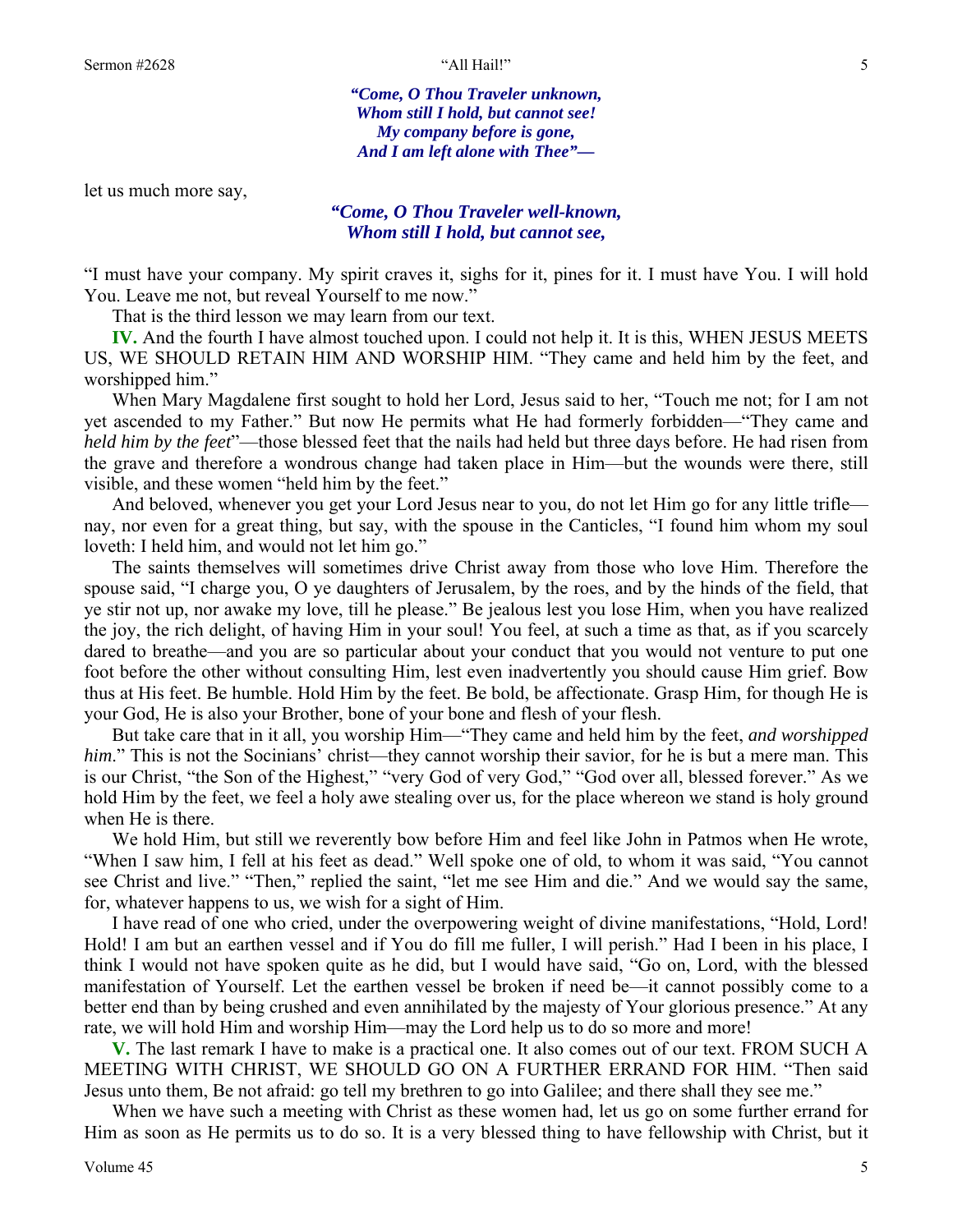would be a very ill result of our communion with Him if it led any one of us to say, "Now I shall not go back to my service any more. I shall not go to my class again. I might be provoked by the scholars. I might be careless and so I might lose the fellowship I am now enjoying with Jesus. I shall not go and preach again. I shall stay at home and have communion with Christ all day."

 I knew one brother who got into such a condition that he really thought that to see the face of his people on the Lord's Day robbed Him of fellowship with Christ. All week long, he never saw anybody, for his fellowship with Christ, he said, was so intense that he could not bear to look upon mankind. And when the Sabbath came and he had to meet with his people, he would, if he could, have preached out of a box so that they might hear his voice, but he might never see them.

 Now, I do not think that such a spirit as that is at all right. Who is the man who can best bear witness for Christ, but the man who has been with Him in secret and sacred fellowship? And what is a better return for Christ's wondrous grace to us than that we should consecrate ourselves to the holy task of showing forth His glory amongst our fellow men?

 There is a striking legend illustrating the blessedness of performing our duty at whatever cost to our own inclination. A monk had seen a beautiful vision of our Savior and in silent bliss, he was gazing upon it. The hour arrived at which it was his duty to feed the poor at the convent gate. He would gladly have lingered in his cell to enjoy the vision, but under a sense of duty he tore himself away from it to perform his humble service. When he returned, he found the blessed vision still waiting for him, and heard a voice saying, "Had you stayed, I would have gone. As you have gone, I have remained."

 So, dear friend, ask yourself, "Since Jesus is very precious to me, what more can I do for Him? I was running to His disciples when He met me, so when He bids me go to them, I will run the faster that no time may be lost to the disciples before they also share the enjoyment with which my Master has indulged me. And when I get to them, I shall have more to tell them than I had before. I was going to tell them that I had seen the angel of the Lord, but I shall be able to tell them that I have seen the Lord Himself, and I shall tell the message so much more brightly and powerfully now that I have had it confirmed from His own lips."

 Those holy women were full of fear and joy, strangely mingled emotions, before—but now, surely fear must have taken flight, for Jesus had said to them, "Be not afraid." And it must have been joy, and joy alone, with which these blessed women would break in upon the eleven and say, "We have seen what is far better than a vision of angels, for we have seen the Master Himself. We held Him by the feet till we knew that it was really our Lord. We held Him till we had worshipped Him and heard Him say, 'Be not afraid.' And then He gave us a message from His own dear lips, and this is what He said to us, 'Tell my brethren to go into Galilee, and there shall they see me.'"

 Happy preacher who, on his way to his pulpit, is interrupted by meeting his Master. Happy preacher, who has lost the thread of his discourse, for few discourses are worth much that have too much thread in them, but who has found something infinitely better than thread—some links of sacred fire—some chains of heavenly love that go from end to end of the discourse, so that he tells what he knows, and testifies what he has seen, for men must give heed to such a witness. His countenance is all aglow with the light that shines from the face of Jesus. It is bright with the joy that fills the preacher's own soul.

 And those who listen to him say, "Would God we knew that joy!" And those that do share it say, "Yes, we know it," and they respond to it till hearts leap up to speak with hearts, and they sing together a chorus of praise unto Him whom they unitedly love.

 I wish it were so at this moment. I would like, dear friends, to be able to tell my message better because of having met my Master. And I should like you to go out to the work and service of another week strengthened and rendered mighty and wise for all you have to do, because Jesus has met you and has said to you, "All hail," and you have held Him by the feet and worshipped Him.

 There I leave the subject with you. Perhaps some of you are saying, "We wish we could hold Him by the feet." Ay, but in this blessed supper, which is spread upon the table, you have an outward emblem of how to hold Him better than by the feet, for, in the eating of the bread and the drinking of the wine in memory of Him, He sets forth to us how His whole self can be spiritually received into the innermost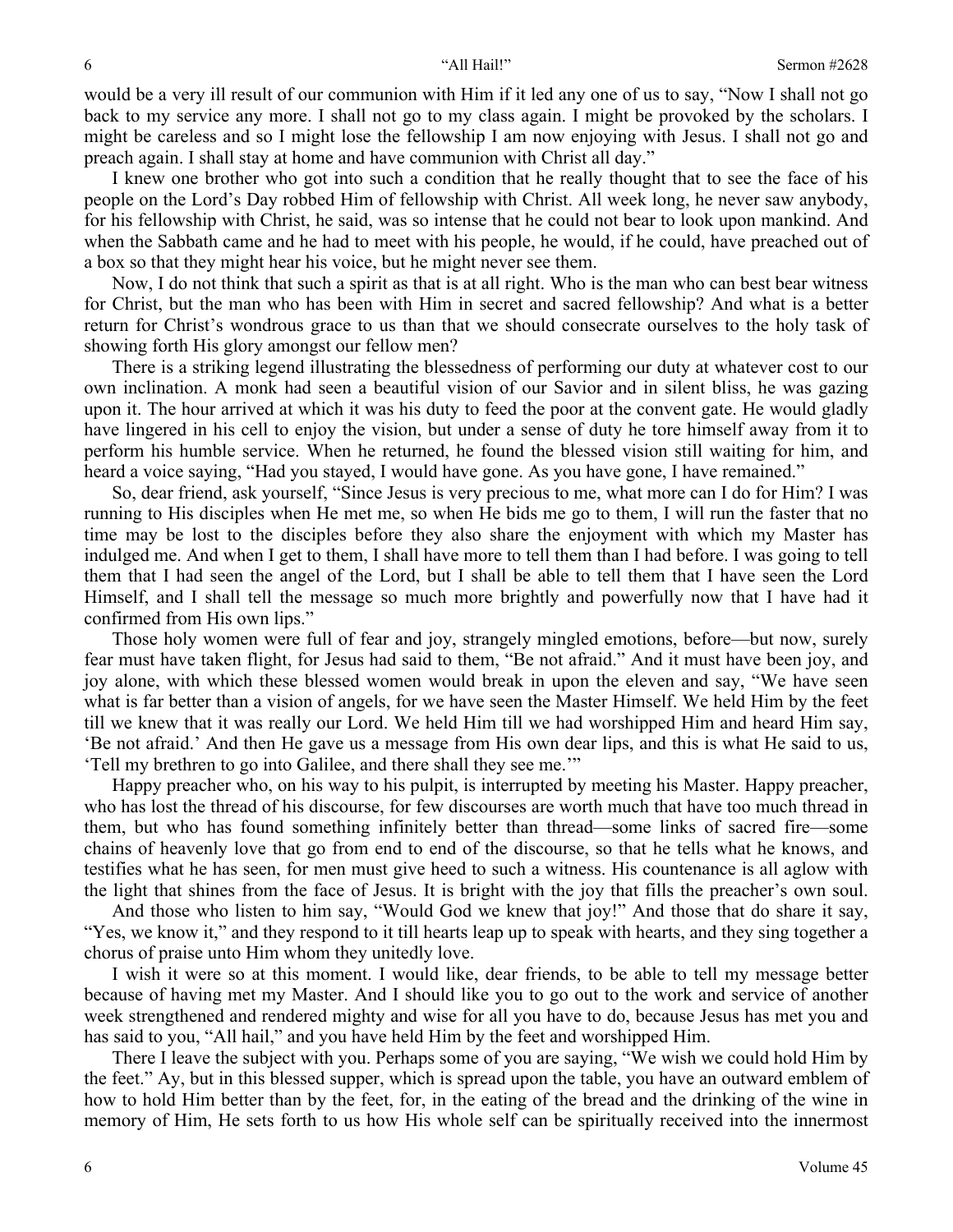chambers of our being—how He can come unto us and sup with us, and we with Him—how He can dwell in us and we can dwell in Him. Not only the peace of God, but His very self can now come and abide in your very self, and there can be a union between you and Him that never shall be broken. God grant that you may enjoy it even now!

 But I know that some here present cannot understand what I have been talking about. It must have seemed like an idle tale to them. Ah, dear friends! and if we were to go into a stable and were to talk to horses about the ordinary concerns of our home life, what would they know about it all? They understand about oats, and beans, and hay, and straw—but what can they know of the themes that interest intelligent human beings? So, there are some men in this world, of whom Dr. Watts truly says,

### *"Like brutes they live, like brutes they die."*

 They have no spiritual nature, even as the horse has no immortal soul, and they cannot therefore comprehend spiritual things. And as I might pity the horse because it is a stranger to mental enjoyments, so I would pity the unregenerate man who is a stranger to spiritual enjoyments. For, as much as the mind of man is above the living something that is within the brute, so much is the spirit of the believer above the ordinary mind of the unregenerate man. We have joys, the sweetness of which is such that honey is not to be compared with them. We have bliss, the like of which all Solomon's wealth could not have purchased. And we have been introduced into a world which is as much fairer than this material universe as the sunlight is better than the darkest midnight of a dungeon.

 Oh, that you did all know it! May God, of His grace, give you His Spirit, create you anew, and breathe faith in Jesus into your soul! Then will you know the bliss of meeting with Him and of serving Him. God bless the Word, for Jesus' sake! Amen.

### **EXPOSITION BY C. H. SPURGEON**

### *ACTS 3:11-26; ACTS 4:1-4; 2 PETER 3*

You remember, dear friends, how Peter denied his Lord in the time of His trial. Now notice what a change was wrought in him after the Holy Spirit had fallen upon him on the day of Pentecost. We have often read the story of the man healed at the beautiful gate of the temple, now let us see what followed:

**Acts 3:11.** *And as the lame man which was healed held Peter and John, all the people ran together unto them in the porch that is called Solomon's, greatly wondering.* 

 It is always easy to draw a crowd, but there was really something wonderful to be seen that day. The apostle was careful to turn to the very best account the curiosity of the crowd. See how quickly he carried their thoughts away from the man before him to the greater Man, the divine Man, the Son of God whom they had rejected.

**12-23.** *And when Peter saw it, he answered unto the people, Ye men of Israel, why marvel ye at this? or why look ye so earnestly on us, as though by our own power or holiness we had made this man to walk? The God of Abraham, and of Isaac, and of Jacob, the God of our fathers, hath glorified his Son Jesus; whom ye delivered up, and denied him in the presence of Pilate, when he was determined to let him go. But ye denied the Holy One and the Just, and desired a murderer to be granted unto you; and killed the Prince of life, whom God hath raised from the dead; whereof we are witnesses. And his name through faith in his name hath made this man strong, whom ye see and know: yea, the faith which is by him hath given him this perfect soundness in the presence of you all. And now, brethren, I wot that through ignorance ye did it, as did also your rulers. But those things, which God before had shewed by the mouth of all his prophets, that Christ should suffer, he hath so fulfilled. Repent ye therefore, and be converted, that your sins may be blotted out, when the times of refreshing shall come from the presence of the Lord; and he shall send Jesus Christ, which before was preached unto you: whom the heaven must receive until the times of restitution of all things, which God hath spoken by the mouth of all his holy prophets since the world began. For Moses truly said unto the fathers, A prophet shall the Lord* 

Volume 45  $\frac{1}{2}$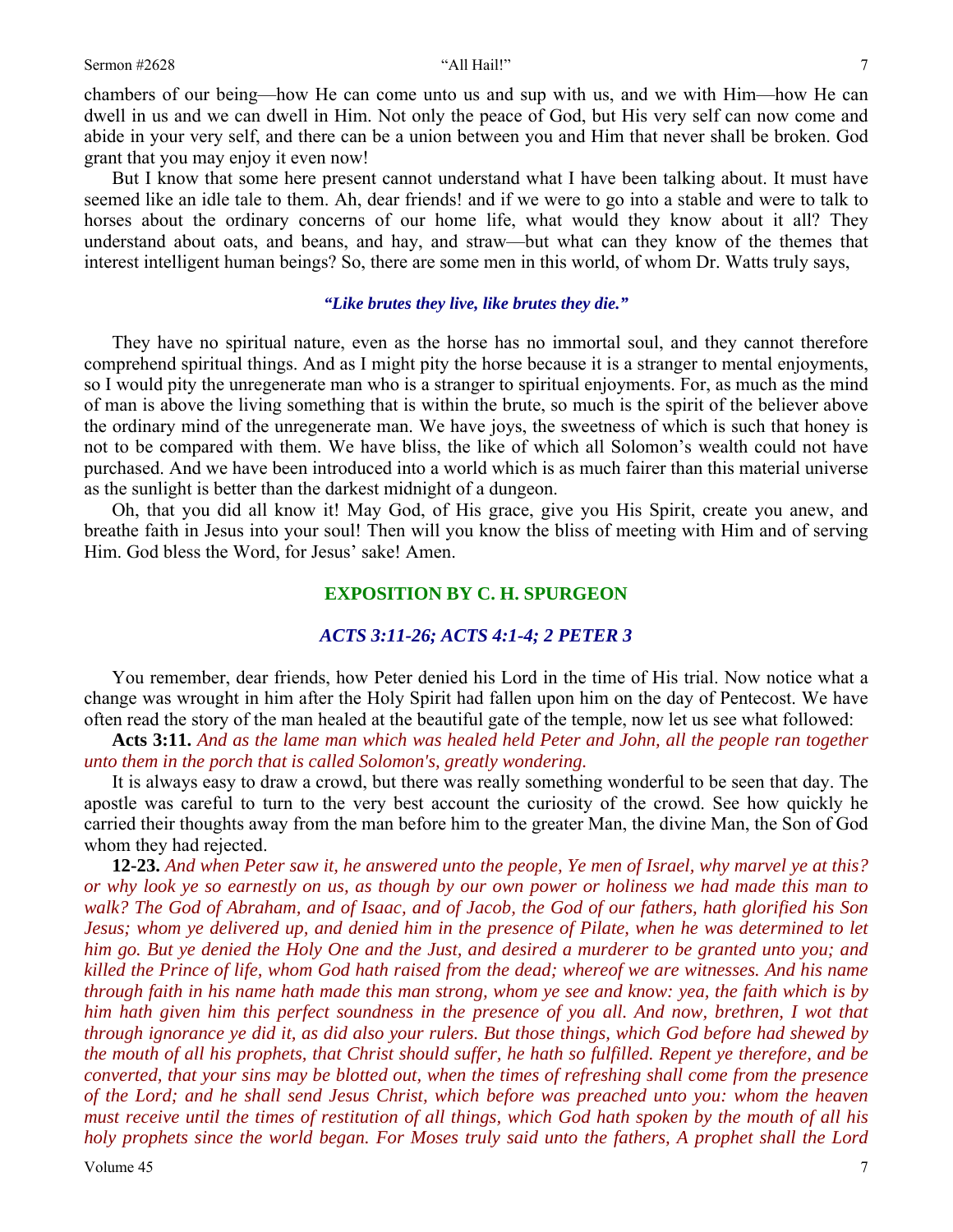# *your God raise up unto you of your brethren, like unto me; him shall ye hear in all things whatsoever he shall say unto you. And it shall come to pass, that every soul, which will not hear that prophet, shall be destroyed from among the people.*

 Hear this, then, you who have heard Christ, through His Word and through His servants, and have heard Him preach—ay, scores and hundreds of times. Let me read this text to you again, and as I read it, may it sink into your hearts. "It shall come to pass, that every soul which will not hear that prophet, shall be destroyed from among the people."

**24-26.** *Yea, and all the prophets from Samuel and those that follow after, as many as have spoken, have likewise foretold of these days. Ye are the children of the prophets, and of the covenant which God made with our fathers, saying unto Abraham, And in thy seed shall all the kindreds of the earth be blessed. Unto you first God, having raised up his Son Jesus, sent him to bless you, in turning away every one of you from his iniquities.*

 They were to have the first proclamation of the Gospel. From among them would be gathered many of the first converts. The preacher did not know immediately what result this sermon produced. It was not like the sermon preached at Pentecost, for he did know what happened after its delivery. This is quite as good a sermon in every way and we have every reason to believe that many were converted by it. The Spirit of God was with Peter, yet even the Spirit of God does not always work in the same way upon men. You see, the apostles had no opportunity to have a talk with the people afterwards, and to find out what had been done, as they had on the day of Pentecost.

**Acts 4:1-4.** *And as they spake unto the people, the priests, and the captain of the temple, and the Sadducees, came upon them, being grieved that they taught the people, and preached through Jesus the resurrection from the dead. And they laid hands on them, and put them in hold unto the next day: for it was now eventide. Howbeit many of them which heard the word believed; and the number of the men was about five thousand.* 

 So that, though they could not tell there and then how many were converted, and though they could not baptize them at once, for they were taken away, yet, though there was no after-meeting, there were probably just as many saved as at Pentecost. Just as grand a result came of it. You cannot judge the result of a sermon on the particular day that it is preached—it may seem as if that sermon had produced no effect and it may be so—but still, this time it was not so.

 Whenever you go home sad that you have not had an after-meeting, or you are interrupted and cannot tell what good was done, though you do not know what has been accomplished, the record is in heaven and God will reveal it, by-and-by. And peradventure, even here you will discover that you made a mistake and that the service which seemed lost was one of the most blessed that you ever conducted. God grant that it may be so, for Christ's sake!

Now let as read Peter's second epistle, the third chapter.

**2 Peter 3:1-3.** *This second epistle, beloved, I now write unto you; in both which I stir up your pure minds by way of remembrance: that ye may be mindful of the words which were spoken before by the holy prophets, and of the commandment of us the apostles of the Lord and Saviour: knowing this first, that there shall come in the last days scoffers, walking after their own lusts,*

This prophecy is most certainly being fulfilled in these days.

**4.** *And saying, Where is the promise of his coming? for since the fathers fell asleep, all things continue as they were from the beginning of the creation.*

 "Inviolable laws still govern the material creation. Men are still swift to sin. Oppressors are not overthrown and oftentimes, the good are left to languish in poverty and suffering. 'Where is the promise of His coming?'"

**5.** *For this they willingly are ignorant of,—*

 Ignorant that there has been one great interposition of God to avenge the insults to His holy law and to overturn the rule of sin. "For this they willingly are ignorant of,"—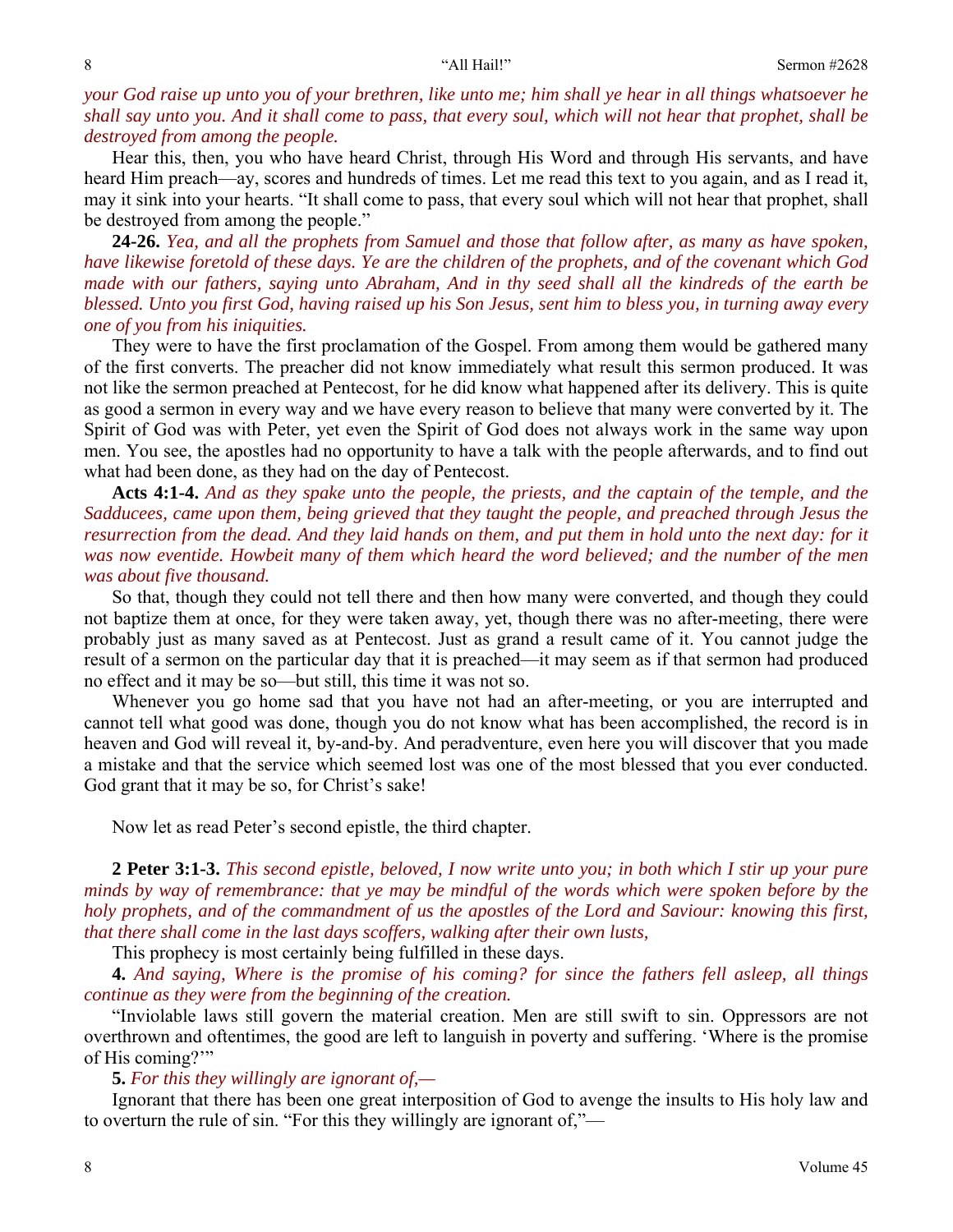**5-6.** *That by the word of God the heavens were of old, and the earth standing out of the water and in the water: whereby the world that then was, being overflowed with water, perished:* 

God did destroy man, and sweep away sin, with water once.

**7.** *But the heavens and the earth, which are now, by the same word are kept in store, reserved unto fire against the day of judgment and perdition of ungodly men.*

 There will come a second interposition—we know not when, but assuredly it shall come. And if the visitation tarry, we must wait for it, for it shall come—it will not really tarry, however long it may seem to be delayed.

**8.** *But, beloved, be not ignorant of this one thing, that one day is with the Lord as a thousand years, and a thousand years as one day.*

 There are no years to Him. There are no days to the great Ancient of days. A thousand years must seem to be a mere speck in comparison with His everlasting existence—as a dream when one awakes, it has swiftly passed away. But God still remains.

**9.** *The Lord is not slack concerning his promise, as some men count slackness; but is longsuffering to us-ward, not willing that any should perish, but that all should come to repentance.* 

 Therefore does He wait. If men ask why there is no interposition of wrath to overthrow the ungodly, the answer is because this is part of God's great reign of love. He waits, because He is "not willing that any should perish, but that all should come to repentance." Yet there will be a limit even to His patience.

**10.** *But the day of the Lord will come as a thief in the night; in the which the heavens shall pass away with a great noise, and the elements shall melt with fervent heat, the earth also and the works that are therein shall be burned up.*

The next and great judgment will be by fire.

**11-12.** *Seeing then that all these things shall be dissolved, what manner of persons ought ye to be in all holy conversation and godliness, looking for and hasting unto the coming of the day of God, wherein the heavens being on fire shall be dissolved, and the elements shall melt with fervent heat?*

 This should be the practical outcome of the anticipation of coming judgment. Let us look on "all these things" as passing away.

**13.** *Nevertheless we, according to his promise, look for new heavens and a new earth, wherein dwelleth righteousness.*

 The end of this world will be the beginning of a new and better one, of which "righteousness" will be the great characteristic.

**14.** *Wherefore, beloved, seeing that ye look for such things, be diligent that ye may be found of him in peace, without spot, and blameless.*

There is, again, the practical note.

**15-16.** *And account that the longsuffering of our Lord is salvation; even as our beloved brother Paul also according to the wisdom given unto him hath written unto you; as also in all his epistles, speaking in them of these things; in which are some things hard to be understood, which they that are unlearned and unstable wrest, as they do also the other scriptures, unto their own destruction.*

 The Scriptures are given for our learning and rightly used, guide us to the Savior. Yet alas! some "wrest" them "unto their own destruction." Let none of us ever be found committing such fatal folly as that.

**17-18.** *Ye therefore, beloved, seeing ye know these things before, beware lest ye also, being led away*  with the error of the wicked, fall from your own stedfastness. But grow in grace, and in the knowledge of *our Lord and Saviour Jesus Christ. To him be glory both now and for ever. Amen.*

 I should like to point out to young Christians and to all Christian people, how Peter finishes this epistle, first with *a warning* and then with *a counsel*. He says, "*Beware lest ye be led away*," and then he puts in a "but"—"but *grow in grace*."

 If you go into a plantation at a certain time of the year, you may see a great number of trees that have no leaves on them. How are you to know which are alive and which are not? Well, you would soon know if you could look at their roots. If a tree has been growing, if its roots have taken hold upon the